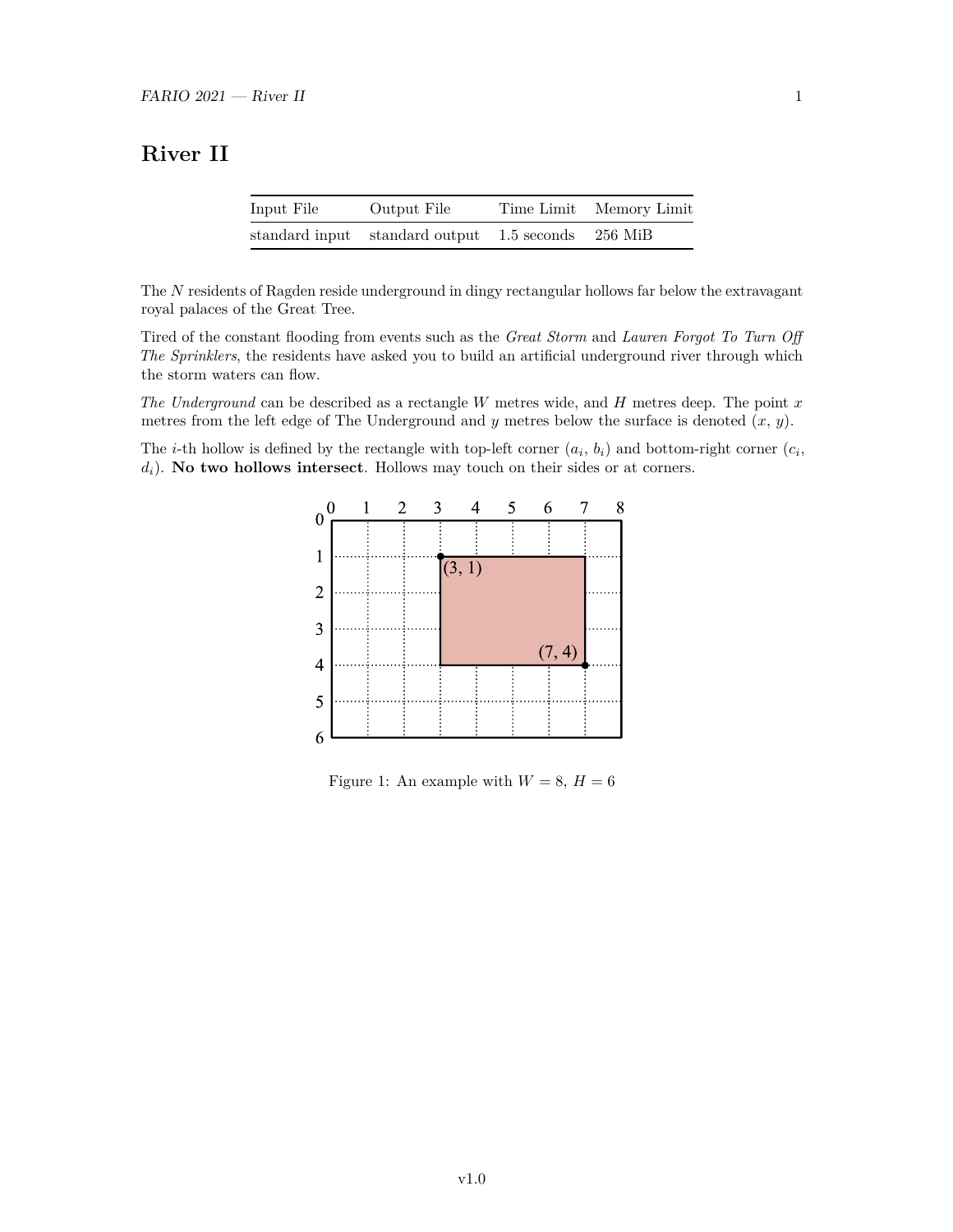The river can be thought of as a sequence of points  $(x_0, y_0)$ ,  $(x_1, y_1)$ ,  $(x_2, y_2)$ , ...,  $(x_k, y_k)$ , that form a poly-line.

- The river must start on the surface. That is,  $y_0 = 0$ .
- The river must end on the bottom of The Underground. That is,  $y_k = H$ .
- The river must never flow upwards. That is,  $y_i \leq y_{i+1}$  for all *i*.
- The river must not intersect the interior of any hollows. The river may touch the sides or corners of the hollows.



Figure 2: The top three rivers are valid. The bottom three rivers are invalid.

Notice that the river splits The Underground into a *left-side* and a *right-side*. If the *i*-th hollow is on the *left-side*, then the residents will generate *l<sup>i</sup>* happiness points. Similarly, if the *i*-th hollow is on the *right-side*, then the residents will generate  $r_i$  happiness points. Note that  $l_i$  and  $r_i$  may be negative.

What is the greatest total happiness you can achieve?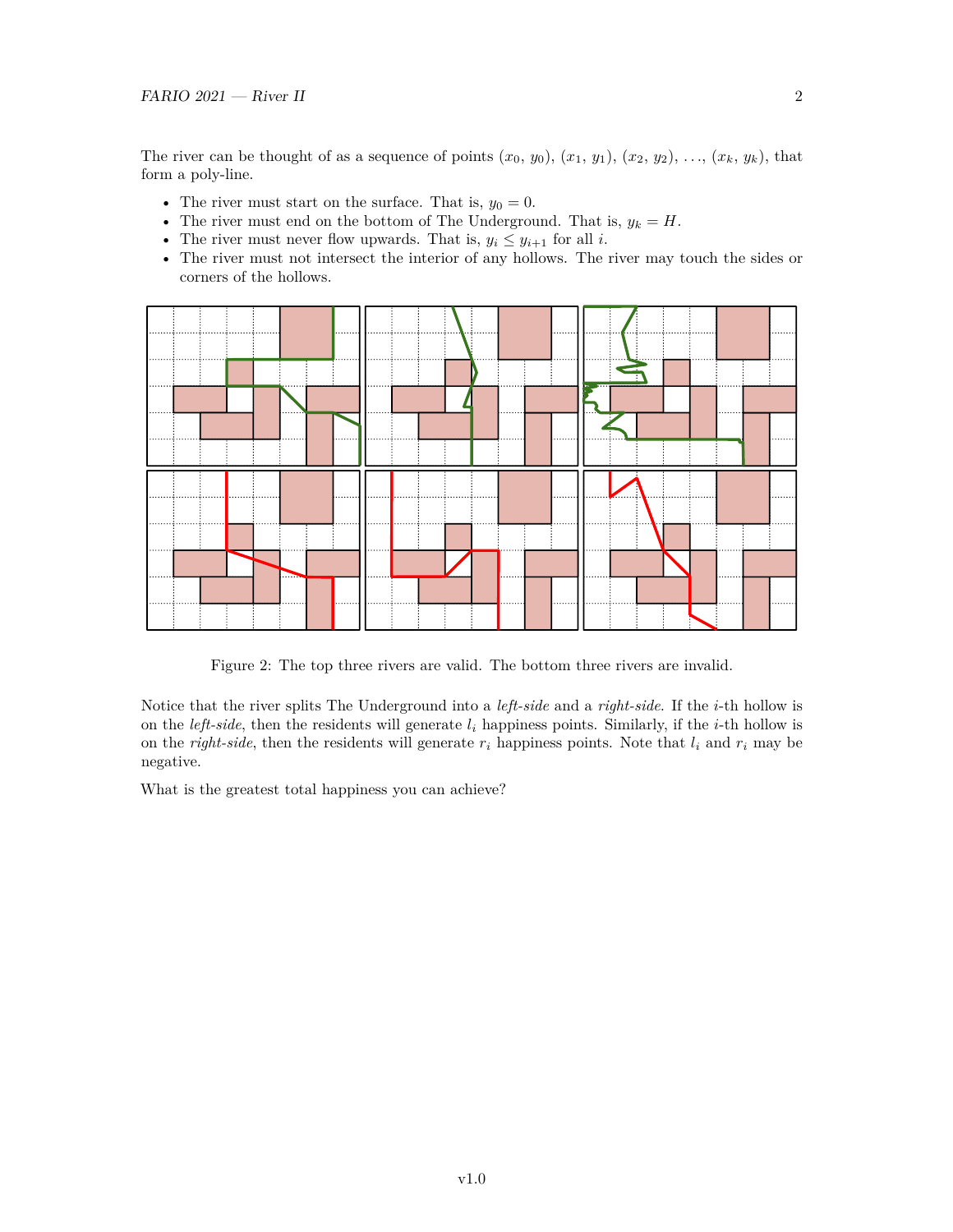## **Subtasks and Constraints**

For all subtasks, you are guaranteed that:

- $1 \le N \le 100000$ .
- $1 \leq W, H \leq 1000000$ .
- $0 \leq a_i < c_i \leq W$ , for all *i*.
- $0 \leq b_i < d_i \leq H$ , for all *i*.
- $-10\,000 \leq l_i, r_i \leq 10\,000$ , for all *i*.
- No two hollows intersect.

Additional constraints for each subtask are given below.

| Subtask        |    | Points Additional constraints                                         |
|----------------|----|-----------------------------------------------------------------------|
|                | 6  | All hollows have height 1. That is, $b_i + 1 = d_i$ for all i.        |
| $\overline{2}$ | 23 | $W, H, N \leq 100.$                                                   |
| 3              | 14 | $W, H \le 1000.$                                                      |
| 4              | 25 | $N \leq 5000$ .                                                       |
| 5              | 28 | All hollows have width 1. That is, $a_i + 1 = c_i$ for all <i>i</i> . |
| 6              | 4  | No additional constraints.                                            |

### **Input**

- The first line of input contains the three integers *N*, *W* and *H*.
- The next *N* lines describe the hollows. The *i*-th line contains  $a_i$ ,  $b_i$ ,  $c_i$ ,  $d_i$ ,  $l_i$  and  $r_i$ .

#### **Output**

Output a single integer, the greatest total happiness you could achieve.

#### **Sample Input**

## **Sample Output**

30